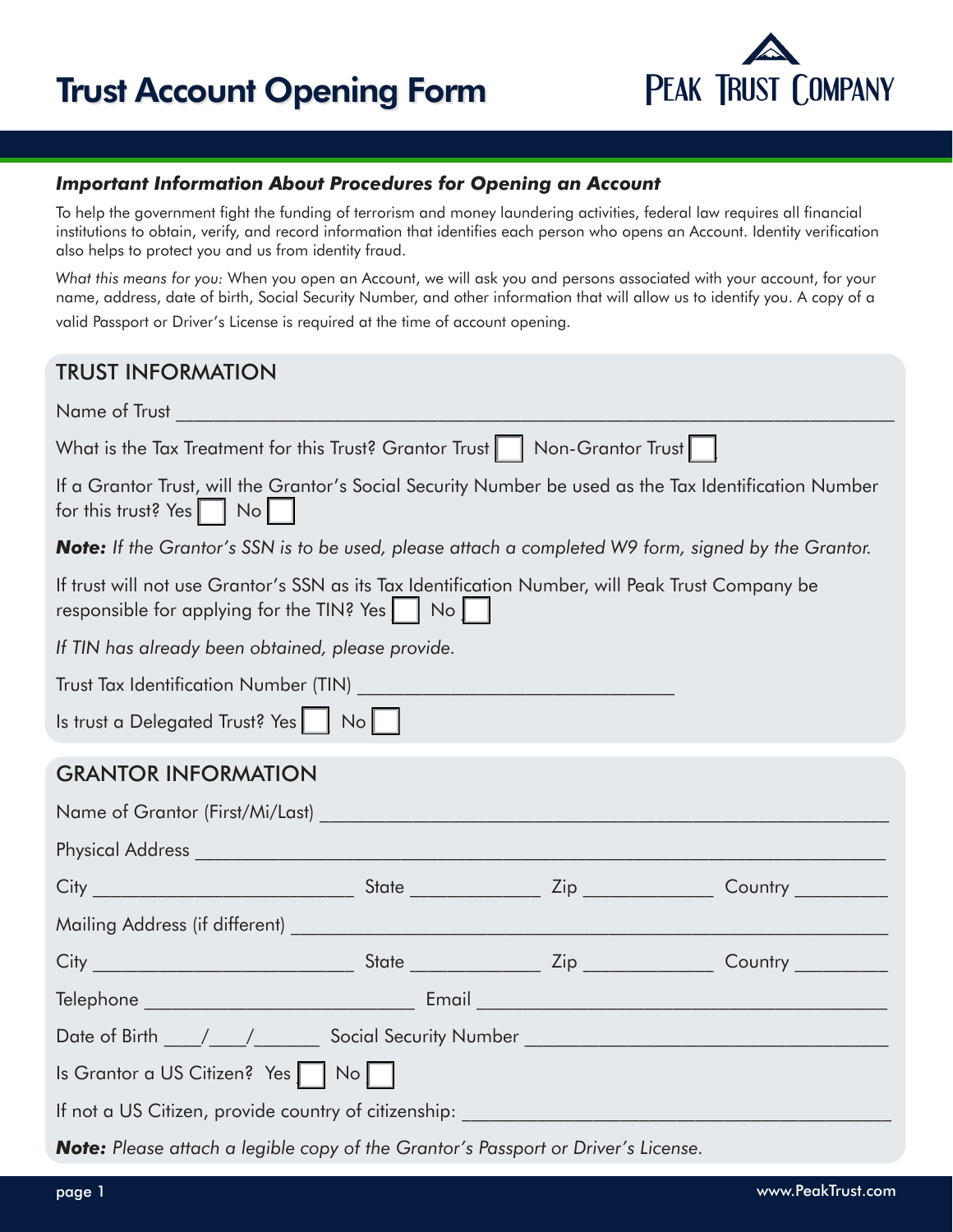## GRANTOR INFORMATION *(Applicable if there is an additional Grantor.)*

| $\alpha$ and $\alpha$ and $\alpha$ and $\alpha$ and $\alpha$ and $\alpha$ and $\alpha$ and $\alpha$ and $\alpha$ and $\alpha$ and $\alpha$ and $\alpha$ |  |  |
|---------------------------------------------------------------------------------------------------------------------------------------------------------|--|--|
|                                                                                                                                                         |  |  |
|                                                                                                                                                         |  |  |
|                                                                                                                                                         |  |  |
|                                                                                                                                                         |  |  |
|                                                                                                                                                         |  |  |
|                                                                                                                                                         |  |  |
|                                                                                                                                                         |  |  |
| Is Grantor a US Citizen? Yes   No                                                                                                                       |  |  |
|                                                                                                                                                         |  |  |
| Note: Please attach a legible copy of the Grantor's Passport or Driver's License.                                                                       |  |  |
| <b>ATTORNEY INFORMATION</b>                                                                                                                             |  |  |
|                                                                                                                                                         |  |  |
|                                                                                                                                                         |  |  |
|                                                                                                                                                         |  |  |
|                                                                                                                                                         |  |  |
|                                                                                                                                                         |  |  |
|                                                                                                                                                         |  |  |
|                                                                                                                                                         |  |  |
| <b>INVESTMENT ADVISORY REPRESENTATIVE (IAR) INFORMATION</b> (Required for Delegated<br>Trusts.)                                                         |  |  |
|                                                                                                                                                         |  |  |
|                                                                                                                                                         |  |  |
|                                                                                                                                                         |  |  |
|                                                                                                                                                         |  |  |
|                                                                                                                                                         |  |  |
|                                                                                                                                                         |  |  |
|                                                                                                                                                         |  |  |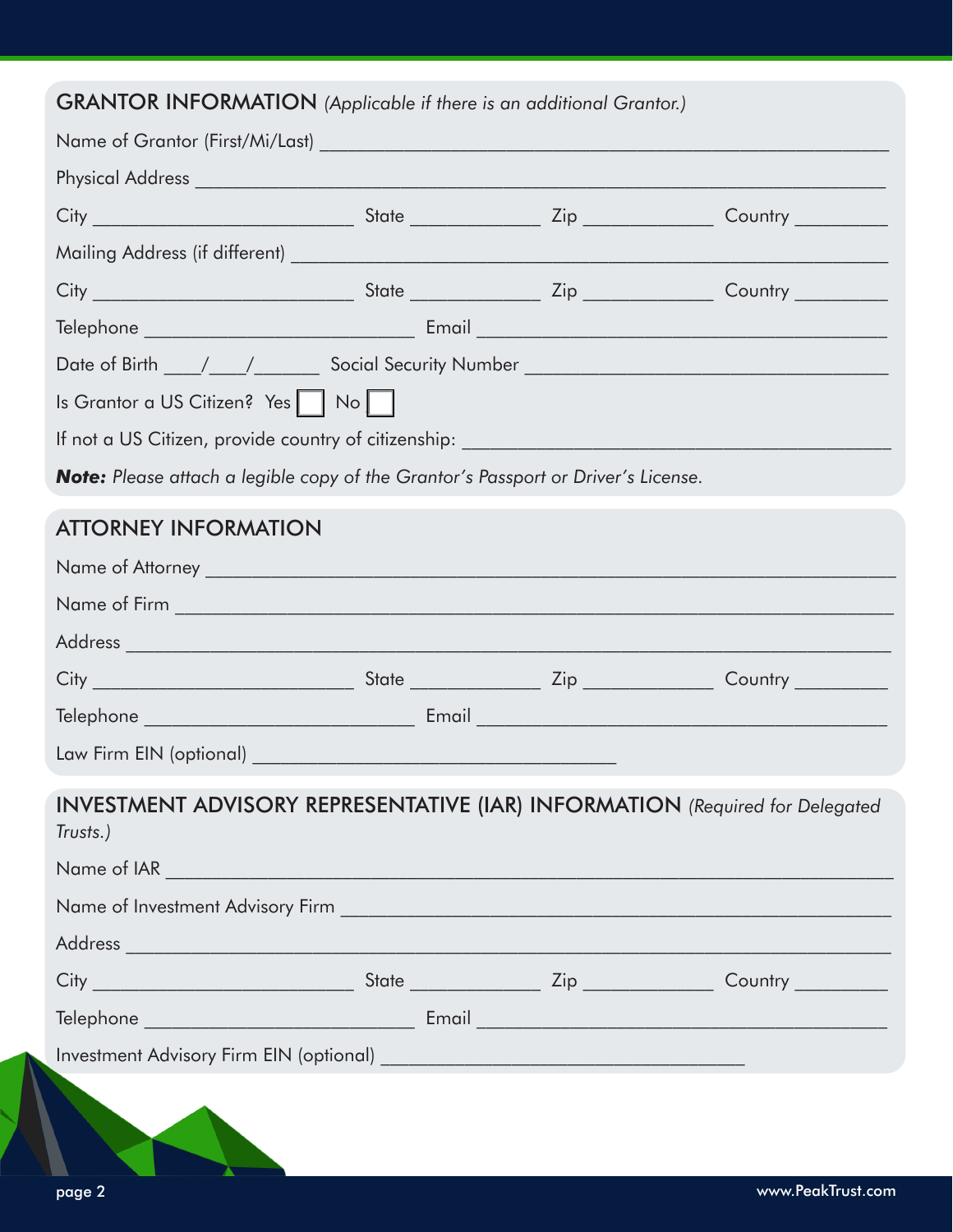CPA INFORMATION *(Please provide the firm or individual whom the Grantor wishes to prepare the trust's income tax returns.)*

| <b>Note:</b> CPA information is required within 30 days of account opening or a CPA will be designated.                                                                                                                          |  |  |                    |  |
|----------------------------------------------------------------------------------------------------------------------------------------------------------------------------------------------------------------------------------|--|--|--------------------|--|
| <b>BILLING INVOICE RECIPIENT</b> (Please provide the address where billing invoices should be sent.)                                                                                                                             |  |  |                    |  |
|                                                                                                                                                                                                                                  |  |  |                    |  |
|                                                                                                                                                                                                                                  |  |  |                    |  |
|                                                                                                                                                                                                                                  |  |  |                    |  |
|                                                                                                                                                                                                                                  |  |  |                    |  |
| Please select an invoice delivery method: Email (default)     OR Paper                                                                                                                                                           |  |  |                    |  |
| TRUST STATEMENT RECIPIENT (Please designate person(s) to receive trust statements. If there<br>are more than two individuals who should receive trust statements, please include their information on a<br>separate attachment.) |  |  |                    |  |
|                                                                                                                                                                                                                                  |  |  |                    |  |
|                                                                                                                                                                                                                                  |  |  |                    |  |
| City _                                                                                                                                                                                                                           |  |  |                    |  |
| Telephone ________________________________                                                                                                                                                                                       |  |  |                    |  |
| Statement Frequency: Monthly   Quarterly                                                                                                                                                                                         |  |  | Semi-Annual Annual |  |
| Please select a statement delivery method: Electronic Statements  <br><b>OR</b> Paper Statements                                                                                                                                 |  |  |                    |  |
| Note: If you select Electronic Statements, you will be provided with access to our online portal.                                                                                                                                |  |  |                    |  |
|                                                                                                                                                                                                                                  |  |  |                    |  |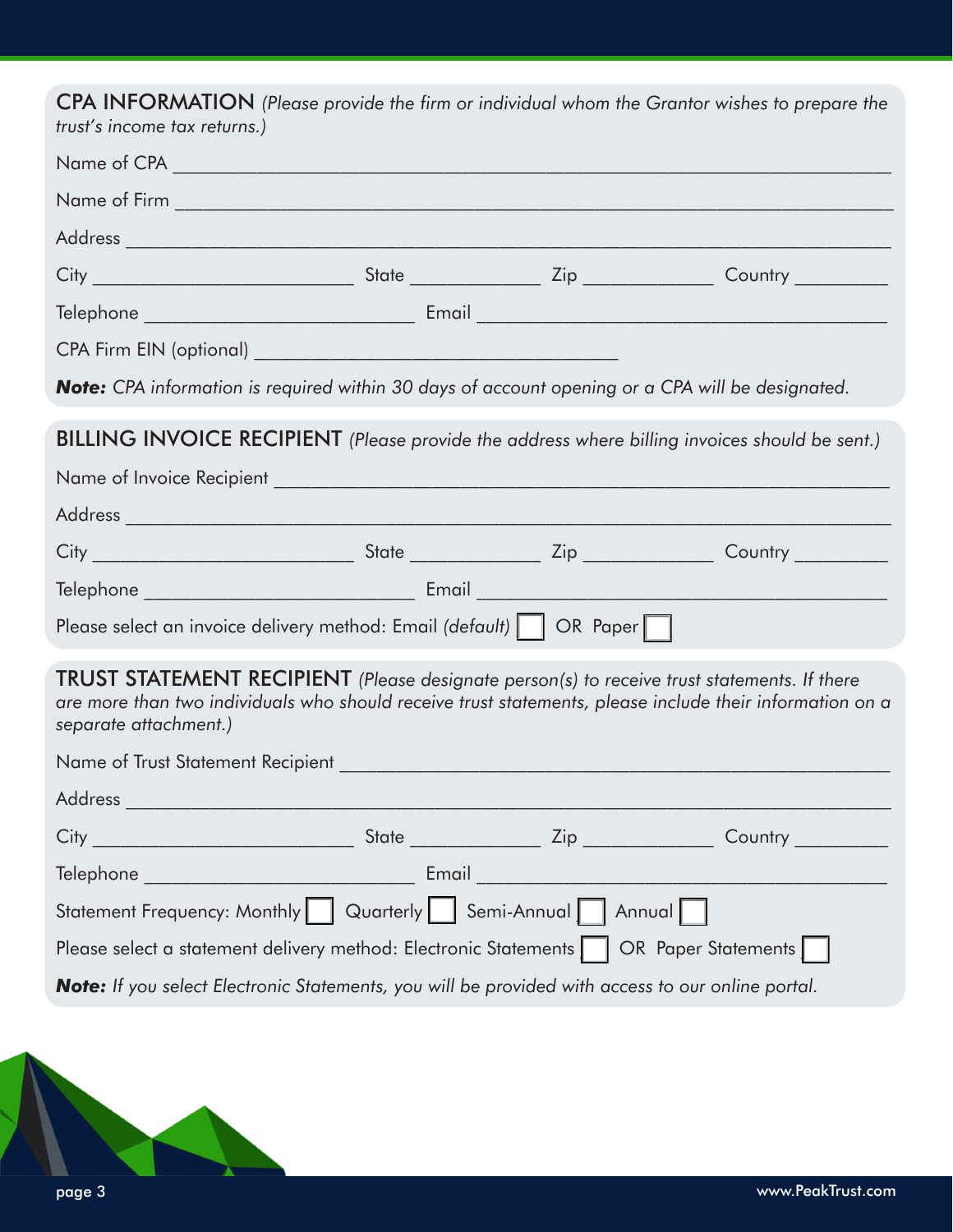# TRUST STATEMENT RECIPIENT *(Applicable if there is an additional trust statement recipient.)*

| Statement Frequency: Monthly Quarterly   Semi-Annual   Annual                                                                                                                                                                                    |  |  |  |  |
|--------------------------------------------------------------------------------------------------------------------------------------------------------------------------------------------------------------------------------------------------|--|--|--|--|
| Please select a statement delivery method: Electronic Statements     OR Paper Statements                                                                                                                                                         |  |  |  |  |
| Note: If you select Electronic Statements, you will be provided with access to our online portal.                                                                                                                                                |  |  |  |  |
| <b>PRIMARY BENEFICIARY</b> (Please list information for all primary beneficiaries. If more than three<br>primary beneficiaries, please include a separate attachment with information for all additional primary<br>or remainder beneficiaries.) |  |  |  |  |
|                                                                                                                                                                                                                                                  |  |  |  |  |
|                                                                                                                                                                                                                                                  |  |  |  |  |
|                                                                                                                                                                                                                                                  |  |  |  |  |
|                                                                                                                                                                                                                                                  |  |  |  |  |
|                                                                                                                                                                                                                                                  |  |  |  |  |
| Is beneficiary a US Citizen? Yes   No                                                                                                                                                                                                            |  |  |  |  |
| If not a US Citizen, provide country of citizenship: University of the US Citizenship:                                                                                                                                                           |  |  |  |  |
| Is beneficiary a Crummey Notice recipient? Yes   No                                                                                                                                                                                              |  |  |  |  |
| Note: If beneficiary is a minor please provide name of an adult to receive notices on beneficiary's<br>behalf.                                                                                                                                   |  |  |  |  |
| Name of Adult to Receive Notices for Minor Beneficiary                                                                                                                                                                                           |  |  |  |  |